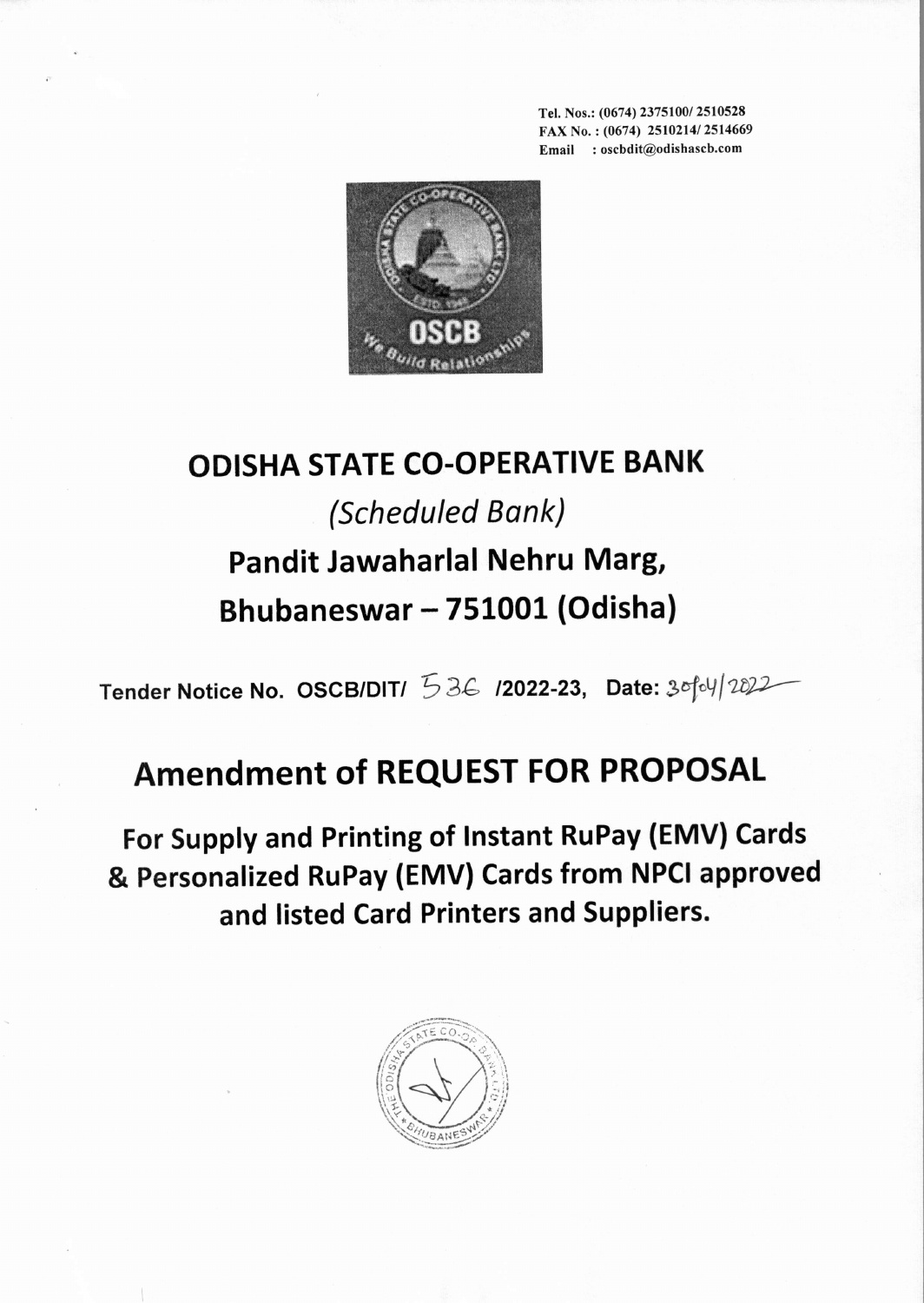| Sl. No.                 | <b>Existing Terms</b>                                                                                                                                                                                                                                                                                                                                                                                                                                                                                                                  | <b>Amendments</b>                                                                                                                                                                                                                                                                                                                         |
|-------------------------|----------------------------------------------------------------------------------------------------------------------------------------------------------------------------------------------------------------------------------------------------------------------------------------------------------------------------------------------------------------------------------------------------------------------------------------------------------------------------------------------------------------------------------------|-------------------------------------------------------------------------------------------------------------------------------------------------------------------------------------------------------------------------------------------------------------------------------------------------------------------------------------------|
|                         |                                                                                                                                                                                                                                                                                                                                                                                                                                                                                                                                        |                                                                                                                                                                                                                                                                                                                                           |
| $\mathbf{1}$            | Clause 8.11                                                                                                                                                                                                                                                                                                                                                                                                                                                                                                                            | Clause 8.11<br>Amended.                                                                                                                                                                                                                                                                                                                   |
|                         | The bidder shall furnish Tender Security<br>(EMD) by way of demand draft/ Bank<br>Guarantee in favour of the Odisha State<br>Cooperative Bank Ltd. issued by a<br>nationalized bank or Schedule Bank for a<br>sum of Rs. 5,00,000/- (Rs. Five lakhs<br>only) and shall remain valid for ninety<br>(90) days beyond the validity of the<br>Tender.                                                                                                                                                                                      | The bidder shall furnish Tender Security (EMD)<br>by way of demand draft/ Bank Guarantee in<br>favour of the Odisha State Cooperative Bank<br>Ltd. issued by a nationalized bank or Schedule<br>Bank for a sum of Rs.4,00,000/- (Rs. Four lakhs<br>only) and shall remain valid for ninety (90)<br>days beyond the validity of the Tender |
| $\overline{2}$          | <b>Eligibility Criteria point 15</b><br>Indian<br><b>The</b><br>Bidder must<br>be<br><b>Banks</b>                                                                                                                                                                                                                                                                                                                                                                                                                                      | <b>Eligibility Criteria point 15</b><br>Amended.<br>The<br>Indian<br>(IBA)<br><b>Banks</b><br>Association                                                                                                                                                                                                                                 |
|                         | Association (IBA) Certified.                                                                                                                                                                                                                                                                                                                                                                                                                                                                                                           | Certification of the bidder is not required.                                                                                                                                                                                                                                                                                              |
| $\overline{\mathbf{3}}$ | Clause 8.17                                                                                                                                                                                                                                                                                                                                                                                                                                                                                                                            | Clause 8.17<br>Amended.                                                                                                                                                                                                                                                                                                                   |
|                         | The envelopes duly sealed should be<br>submitted by 15.00 hrs. on or before<br>15.10.2019 at the address given.                                                                                                                                                                                                                                                                                                                                                                                                                        | The envelopes duly sealed should<br>be<br>submitted by 15.00 hrs. on or before<br>12.05.2022 at the address given.                                                                                                                                                                                                                        |
| 4                       | Clause 8.22<br><b>Evaluation of Tenders</b>                                                                                                                                                                                                                                                                                                                                                                                                                                                                                            | Clause 8.22<br><b>Evaluation of Tenders</b><br>Amended.                                                                                                                                                                                                                                                                                   |
|                         | The Bidders Turn Over in FY 2015-2016:                                                                                                                                                                                                                                                                                                                                                                                                                                                                                                 | The Bidders Turn Over in FY 2018-2019:                                                                                                                                                                                                                                                                                                    |
| 5                       | Eligibility criteria, point-1                                                                                                                                                                                                                                                                                                                                                                                                                                                                                                          | Eligibility criteria, point-1<br>Amended.                                                                                                                                                                                                                                                                                                 |
|                         | Bids may be submitted by a single bidder<br>or a consortium of more than 2 numbers,<br>having arrangement among themselves<br>for provision of the required services<br>together till due completion of the<br>contract. In the case of a consortium, the<br>leader of the consortium shall be the<br>single point of contract of the bank, and<br>all documents/arrangements would be<br>executed by the leader on behalf of the<br>consortium. The lead bidder of the<br>should<br>satisfy<br>eligibility<br>consortium<br>criteria. | Bid may be submitted by individual bidders.                                                                                                                                                                                                                                                                                               |